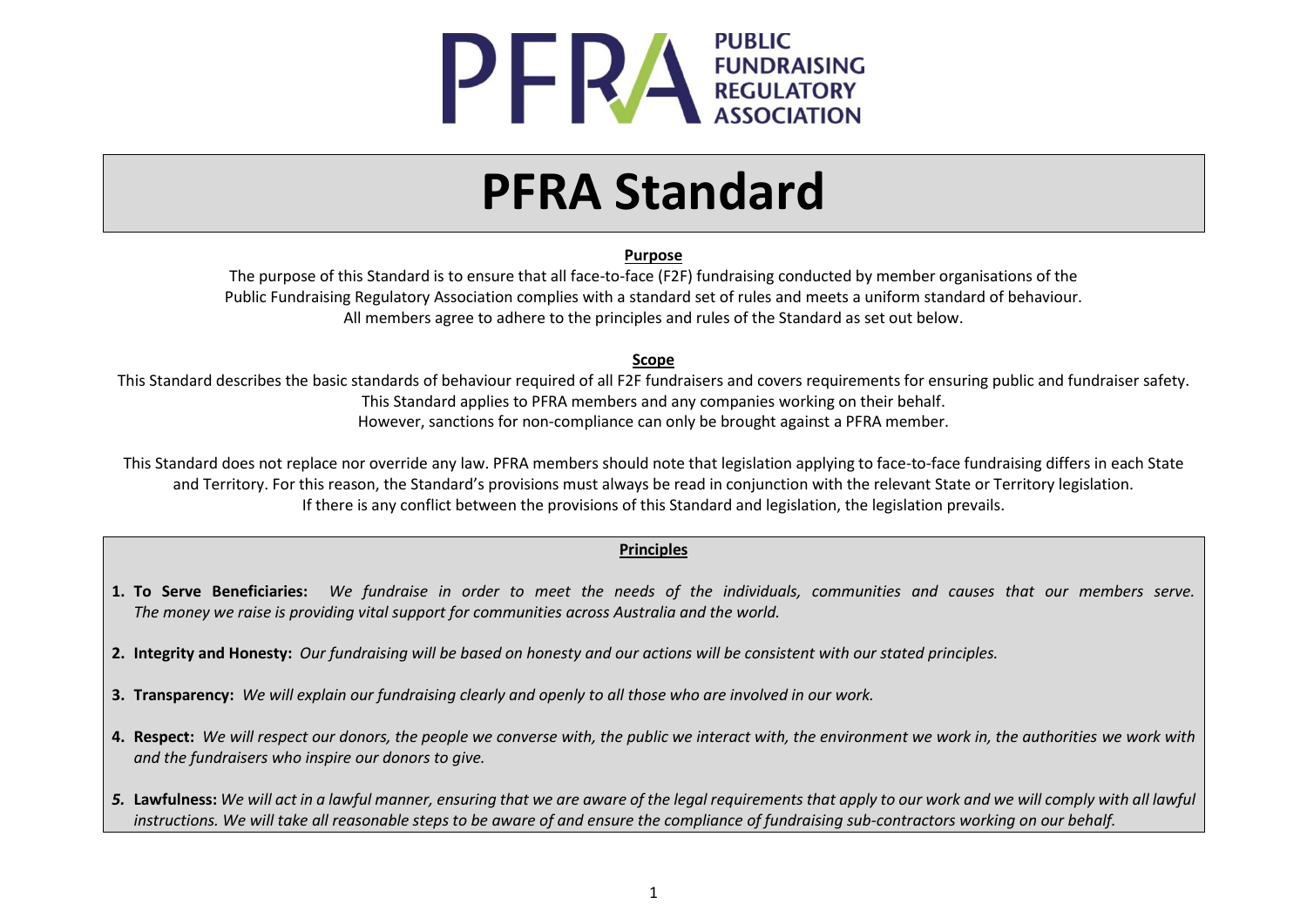

### **Fundraiser Rules<sup>1</sup>**

| Rule | <b>Section 1: Legislation, Regulation and Other Standards</b>                                  | $\lfloor 1 \rfloor$ | L2 | L <sub>3</sub> | Contingent |
|------|------------------------------------------------------------------------------------------------|---------------------|----|----------------|------------|
|      |                                                                                                |                     |    |                |            |
| 1.1  | When conducting fundraising activities, members and all fundraisers must comply with:          |                     |    |                |            |
|      | All current fundraising legislation and regulations;<br>a)                                     |                     |    |                |            |
|      | The permit requirements included in any location specific permit to conduct fundraising;<br>b) |                     |    |                |            |
|      | Any rules that the PFRA may issue; and                                                         |                     |    |                |            |
|      | All local, state and commonwealth laws and regulations.<br>d)                                  |                     |    |                |            |

| Rule | <b>Section 2: Public and Fundraiser Safety</b>                                                                               | L <sub>2</sub> | L3 | Contingent |
|------|------------------------------------------------------------------------------------------------------------------------------|----------------|----|------------|
|      |                                                                                                                              |                |    |            |
| 2.1  | Fundraisers must not operate in a way that creates any risks to public safety or their own safety.                           |                |    |            |
| 2.2  | Fundraisers must not cause members of the public to enter the road to avoid them.                                            |                |    |            |
| 2.3  | Fundraising locations must be selected to ensure that there is maximum space between the fundraisers and the edge of a kerb, |                |    |            |
|      | tram or rail track or other serious safety hazard.                                                                           |                |    |            |
| 2.4  | Door to door fundraisers must not enter a private dwelling.                                                                  |                |    |            |

| Rule | <b>Section 3: Regulations and Disclosure</b>                                                                                       | L1 | L2 | L <sub>3</sub> | Contingent |
|------|------------------------------------------------------------------------------------------------------------------------------------|----|----|----------------|------------|
|      |                                                                                                                                    |    |    |                |            |
| 3.1  | As a minimum requirement, fundraisers must provide donors with a written disclosure informing them that they are a paid            |    |    |                |            |
|      | professional fundraiser; the name of the company for whom they work (where applicable); and how that organisation is remunerated   |    |    |                |            |
|      | by the charity (where applicable).                                                                                                 |    |    |                |            |
|      |                                                                                                                                    |    |    |                |            |
|      | This disclosure must be shown to the donor before completion of a sign-up form and also provided in a format that the donor can    |    |    |                |            |
|      | retain as a permanent record.                                                                                                      |    |    |                |            |
|      |                                                                                                                                    |    |    |                |            |
|      | Where further disclosures are required by state governments, these must be followed in addition to the above minimum requirement.  |    |    |                |            |
|      | It is the responsibility of each member to ensure all disclosure statements are both legally compliant and meet the PFRA Standard. |    |    |                |            |

 $\overline{\phantom{a}}$ 

 $1$  Refer to 'Appendix A – Definitions' below for an explanation of the different penalty levels -i.e. Level 1, Level 2, Level 3 and Contingent.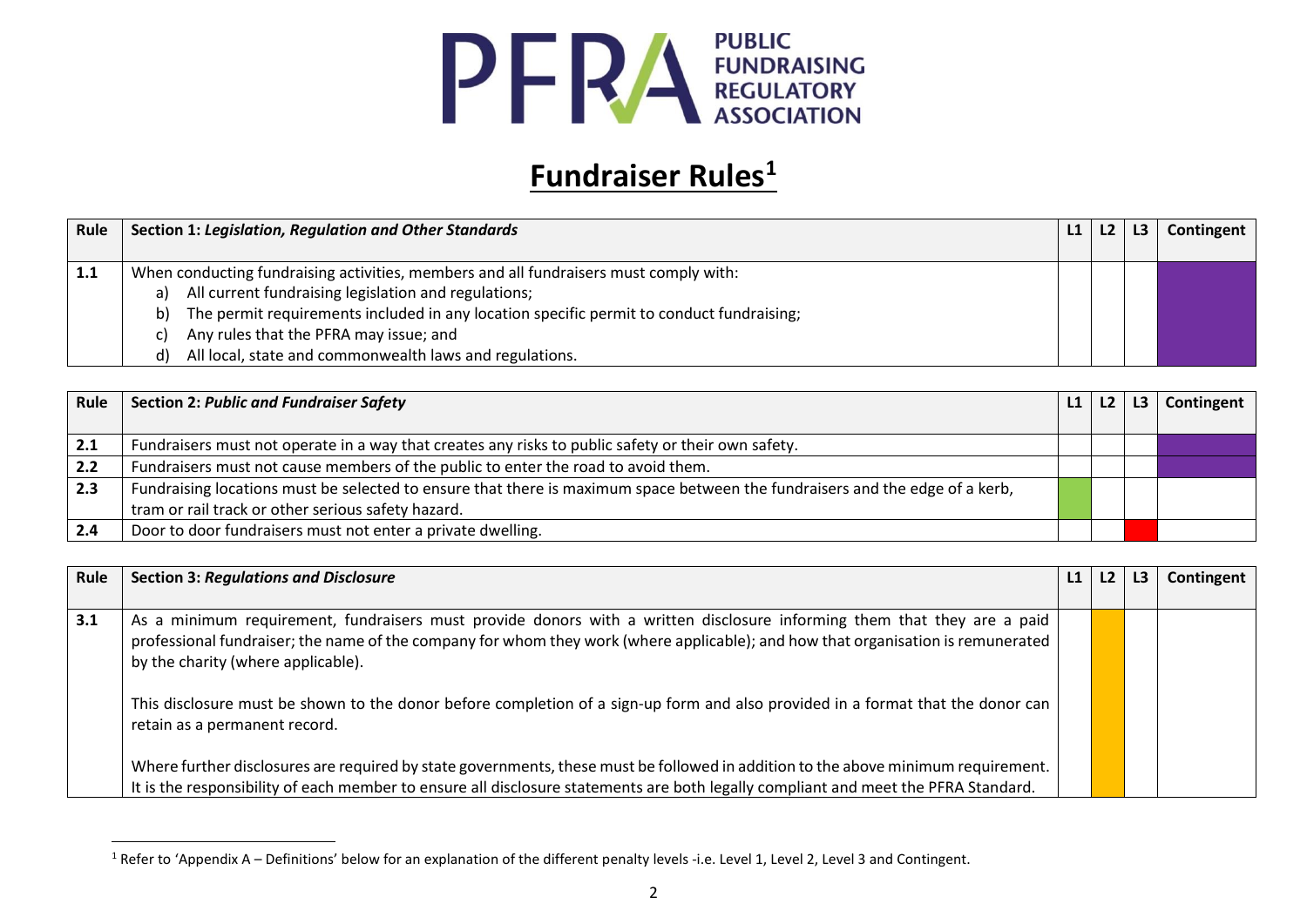

| 3.2 | Fundraisers must dress smartly and tidily; and street fundraisers must be clearly identifiable as charity representatives through use  |  |  |
|-----|----------------------------------------------------------------------------------------------------------------------------------------|--|--|
|     | of charity-branded clothing.                                                                                                           |  |  |
| 3.3 | Fundraisers must always wear the prescribed identification badge and have this clearly visible to the public on their torso while      |  |  |
|     | working. Unless contradicted by legislation or permit conditions, this badge must contain at least:                                    |  |  |
|     | A recent photo of the fundraiser;                                                                                                      |  |  |
|     | ii)<br>Fundraiser name;                                                                                                                |  |  |
|     | iii)<br>Charity name and logo;                                                                                                         |  |  |
|     | The words "Paid Collector" displayed prominently;<br>iv)                                                                               |  |  |
|     | Charity contact information;<br>v)                                                                                                     |  |  |
|     | For supplier members' fundraisers: the supplier member's name; and<br>vi)                                                              |  |  |
|     | vii) The PFRA member logo; and                                                                                                         |  |  |
|     | viii) A valid expiry date no longer than a year from issue.                                                                            |  |  |
| 3.4 | Fundraisers must immediately follow any lawful and reasonable direction given to them by legitimate authority holders, including       |  |  |
|     | (but not limited to): officers of the relevant local or state authority, police officers and shopping centre management.               |  |  |
| 3.5 | Fundraisers must immediately follow any lawful and reasonable direction given to them by authorised representatives of the PFRA,       |  |  |
|     | such directions being consistent with the principles of this Standard and the purpose of the PFRA.                                     |  |  |
| 3.6 | Fundraisers working in a location that requires a specific permit must have a copy of that permit with them in some form, at all times |  |  |
|     | while working.                                                                                                                         |  |  |

| Rule | <b>Section 4: Behaviour</b>                                                                                                                                                                                                                                                                                                                                                                                                                                                                                                                                                                                 | L1 | L2 | L3 | Contingent |
|------|-------------------------------------------------------------------------------------------------------------------------------------------------------------------------------------------------------------------------------------------------------------------------------------------------------------------------------------------------------------------------------------------------------------------------------------------------------------------------------------------------------------------------------------------------------------------------------------------------------------|----|----|----|------------|
| 4.1  | Fundraisers must always use positive, respectful and polite verbal and body language.                                                                                                                                                                                                                                                                                                                                                                                                                                                                                                                       |    |    |    |            |
| 4.2  | Fundraisers must not mislead or deceive a member of the public, or use false or inaccurate information when attempting to obtain a                                                                                                                                                                                                                                                                                                                                                                                                                                                                          |    |    |    |            |
|      | donation.                                                                                                                                                                                                                                                                                                                                                                                                                                                                                                                                                                                                   |    |    |    |            |
| 4.3  | Fundraisers must not bring fundraising into disrepute while working, or at any other time while identifiable as representatives of a<br>charity, by such behaviour as (but not limited to):<br>Smoking and/or drinking alcohol;<br>i)<br>ii)<br>Being inappropriately or unprofessionally dressed;<br>iii)<br>Taking or being under the influence of illegal drugs;<br>Lewd, unprofessional, inappropriate or aggressive behaviour;<br>iv)<br>Exploiting their position for personal gain (for example soliciting a job offer, making sexual advances or seeking a discount on<br>v)<br>a good or service). |    |    |    |            |
| 4.4  | Fundraisers must not engage in any dishonest, deceptive or fraudulent activity in relation to obtaining, recording or in any way using,<br>the personal or financial details of a member of the public.                                                                                                                                                                                                                                                                                                                                                                                                     |    |    |    |            |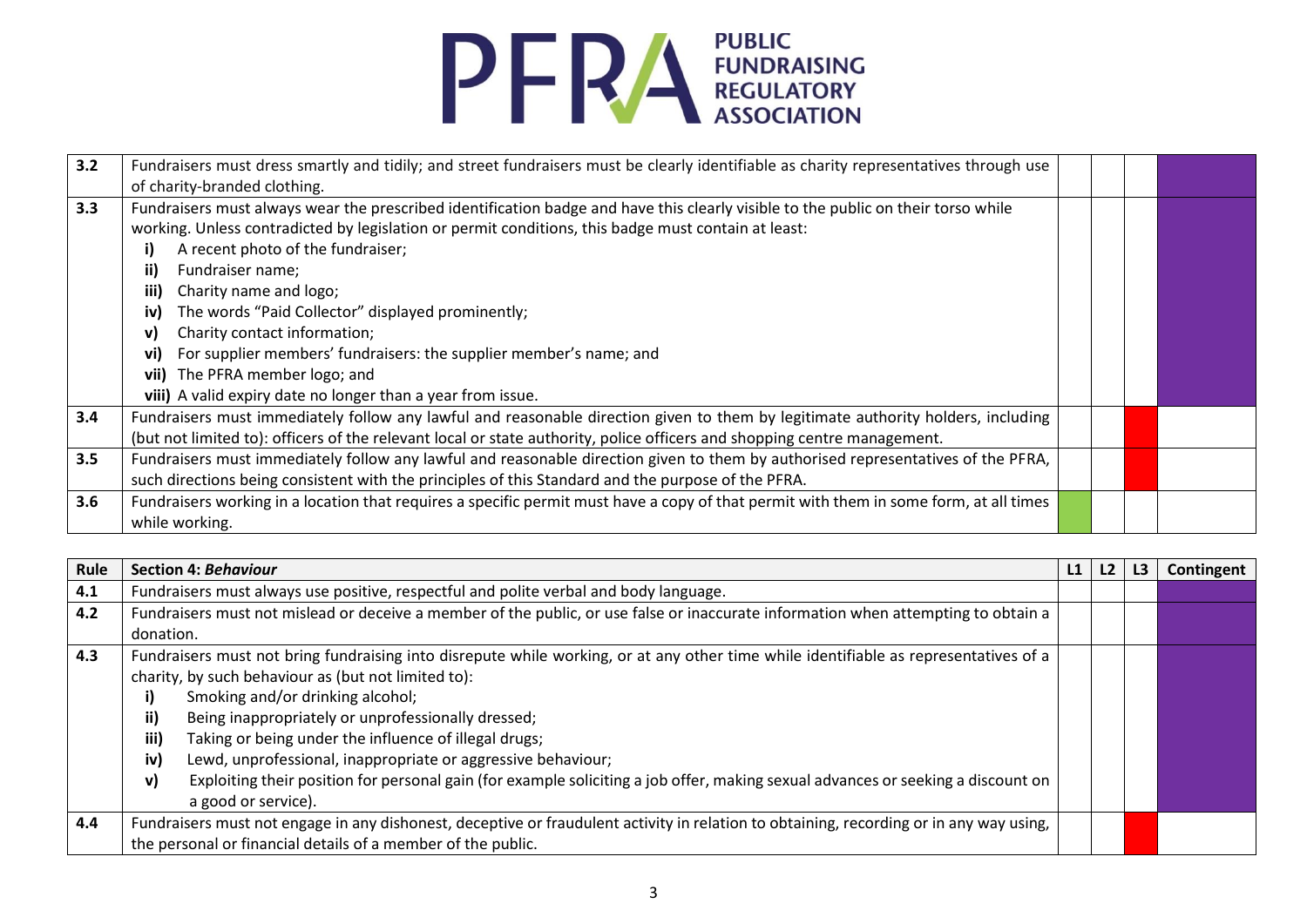

| 4.5  | Fundraisers should not approach members of the public in groups of more than one fundraiser. Where necessary however, a trainer,          |  |  |
|------|-------------------------------------------------------------------------------------------------------------------------------------------|--|--|
|      | coach or team leader can assist in conversation with a member of the public.                                                              |  |  |
| 4.6  | Fundraisers must not behave in a way that might be reasonably interpreted as forcing a member of the public to enter a conversation       |  |  |
|      | against their will.                                                                                                                       |  |  |
| 4.7  | Fundraisers must not initiate physical contact with a member of the public but may reciprocate appropriately.                             |  |  |
| 4.8  | Fundraisers must not block the public right of way or move to obstruct a member of the public.                                            |  |  |
| 4.9  | Fundraisers must immediately end a conversation with a member of the public as soon as they are requested to do so.                       |  |  |
| 4.10 | Fundraisers must not attempt to follow or comment to a member of the public once a conversation has ended or if a member of the           |  |  |
|      | public has declined to start a conversation.                                                                                              |  |  |
| 4.11 | Fundraisers must not approach a member of the public who could reasonably appear to be vulnerable or unable to provide informed           |  |  |
|      | consent to donate.                                                                                                                        |  |  |
| 4.12 | If a fundraiser becomes aware that the person they are talking to is vulnerable, or unable to provide informed consent to donate,         |  |  |
|      | they must politely terminate the conversation at the earliest possible opportunity.                                                       |  |  |
| 4.13 | Fundraisers must not approach a member of the public who has, to the fundraiser's knowledge, recently been approached by another          |  |  |
|      | face-to-face fundraiser from their own or another organisation.                                                                           |  |  |
| 4.14 | Where there is a disagreement between fundraisers relating to a fundraising location, or any other matter, this must be resolved          |  |  |
|      | politely & professionally. If an agreement can't be reached, the disagreement must be resolved by using the relevant PFRA procedure.      |  |  |
| 4.15 | In the event of a disagreement between fundraisers that is referred to the PFRA for resolution, fundraisers must immediately comply       |  |  |
|      | with the directions of the PFRA.                                                                                                          |  |  |
| 4.16 | Fundraisers must not approach other fundraisers during the course of their fundraising with the intention of disrupting their work in     |  |  |
|      | any way; this includes seeking to recruit them to work for another fundraising organisation.                                              |  |  |
| 4.17 | Fundraisers must notify their Team Leader or Manager within 24 hours of any complaint or incident alleging a breach of this Standard      |  |  |
|      | or otherwise likely to bring face to face fundraising in disrepute.                                                                       |  |  |
| 4.18 | Unless specified or contradicted by legislation, regulations, permits or licences, fundraisers must not work outside the following hours: |  |  |
|      | <b>Street Fundraising</b>                                                                                                                 |  |  |
|      | Monday to Sunday 8 am to 8 pm                                                                                                             |  |  |
|      | Christmas Day and Good Friday - no fundraising                                                                                            |  |  |
|      | Door-to-Door (D2D) Fundraising                                                                                                            |  |  |
|      | Monday to Friday 10am to 8 pm                                                                                                             |  |  |
|      | Weekends and Public Holidays 10am to 6pm unless by appointment                                                                            |  |  |
|      | - Christmas Day and Good Friday - no fundraising                                                                                          |  |  |
| 4.19 | Fundraisers must not approach patrons in the outdoor seating area of a commercial business, members of the public who are seated,         |  |  |
|      | or otherwise at rest.                                                                                                                     |  |  |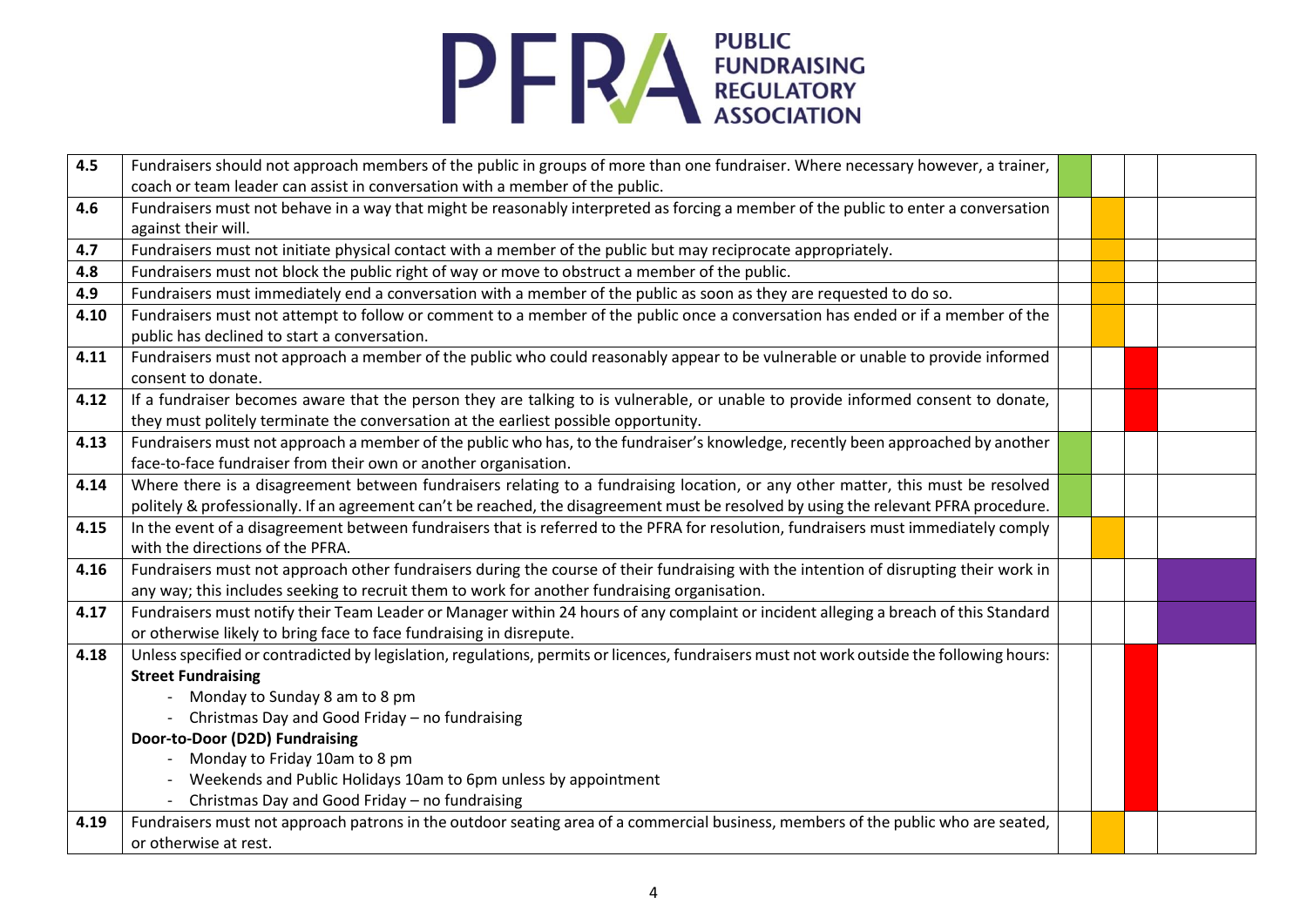

## **Member Rules**

| Rule           | (Responsibility of Organisational Members to Uphold)                                                                               | L1 | L2 | L3 | Contingent |
|----------------|------------------------------------------------------------------------------------------------------------------------------------|----|----|----|------------|
| $\mathbf{1}$   | Training and Understanding - Members must ensure that all fundraisers and persons involved in their F2F fundraising operations     |    |    |    |            |
|                | understand, and have received training on, this Standard.                                                                          |    |    |    |            |
| $\mathbf{2}$   | Health & Safety - Members must comply with the relevant Workplace Health and Safety Laws in the applicable jurisdiction(s).        |    |    |    |            |
|                |                                                                                                                                    |    |    |    |            |
| 3              | Ensuring Safety - Members must take all reasonable steps to ensure the safety of fundraisers and the public.                       |    |    |    |            |
| 4              | D2D Fundraiser Safety - Members must ensure that door-to-door fundraisers:                                                         |    |    |    |            |
|                | a) Have a mapped walk for the day that has been communicated to and understood by them and their immediate supervisor;             |    |    |    |            |
|                | b) Have a safety plan in place;                                                                                                    |    |    |    |            |
|                | c) When operating singly, ensure fundraisers make contact with their immediate supervisor at least every sixty minutes.            |    |    |    |            |
| 5              | Site Planning - Members must take reasonable steps to ensure that the number of fundraisers at a location is consistent with the   |    |    |    |            |
|                | available space at the location.                                                                                                   |    |    |    |            |
| 6              | Fundraising "no-go" zones - Members must not allow fundraisers to work in PFRA-identified "no-go" zones.                           |    |    |    |            |
|                |                                                                                                                                    |    |    |    |            |
| $\overline{7}$ | Fundraising in "sensitive" locations - Members must not allow fundraisers to work in an area designated by the PFRA as "sensitive" |    |    |    |            |
|                | without the required permit or without complying with specific instructions relevant to that area.                                 |    |    |    |            |
| 8              | Residential Address Flags List - Members must ensure that door-to-door fundraisers do not visit any properties provided on the     |    |    |    |            |
|                | PFRA Residential Address Flags list.                                                                                               |    |    |    |            |
| 9              | Failing to provide information to the PFRA - Members must provide information promptly when requested if needed to allow the       |    |    |    |            |
|                | PFRA to carry out compliance or quality assurance.                                                                                 |    |    |    |            |
| 10             | Failing to comply with PFRA locations notifications - Members must comply with specific PFRA locations notifications.              |    |    |    |            |
| 11             | Facilitating QA Checks - Members must facilitate a QA check at least once every six months.                                        |    |    |    |            |
|                |                                                                                                                                    |    |    |    |            |
| 12             | Providing false information to the PFRA - Members must not deliberately and knowingly provide false information to the PFRA.       |    |    |    |            |
|                |                                                                                                                                    |    |    |    |            |
| 13             | Written Notifications - Charity members must ensure that new donors receive a written notification, which summarises the terms     |    |    |    |            |
|                | of their agreement and includes the PFRA's logo and web address.                                                                   |    |    |    |            |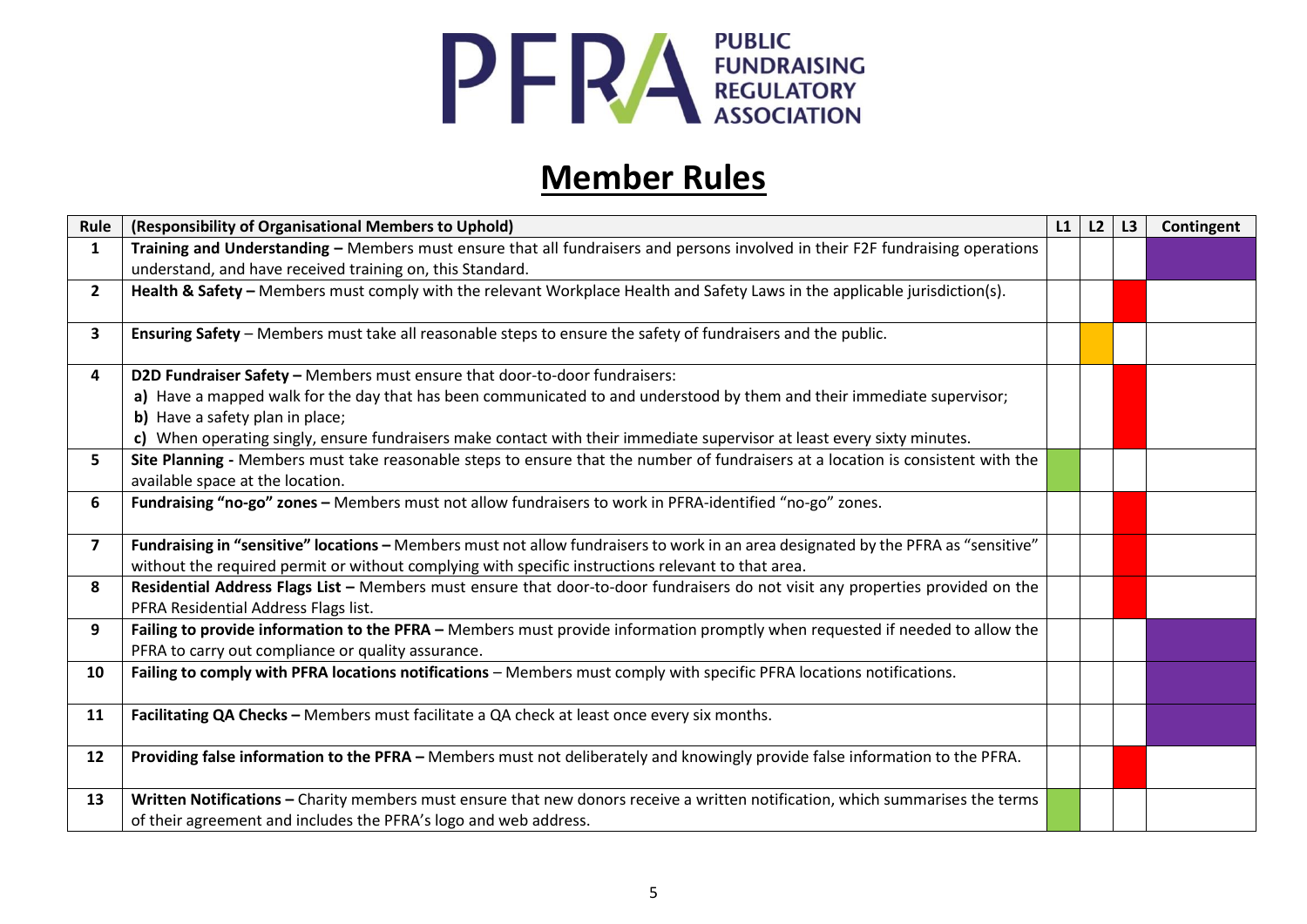

#### **ANNEX A – Definitions**

#### **"Penalty Levels"**

The severity of the breach will usually determine the penalty incurred. PFRA staff may however exercise their discretion at any time for any incident, based on any mitigating evidence or circumstances or professional opinion.

*Level One* – *Incurs a \$50 penalty. Level Two* – *Incurs a \$200 penalty. Level Three* – *Incurs an \$800 penalty. Contingent* – *The PFRA will assign a severity level based on the circumstances of a specific incident (Could incur a L1, L2 or L3 penalty).*

**"Face-to-face fundraising" or "F2F"** means the practice of approaching a member of the public either in the street, at their residence, or at commercial premises with the primary purpose of seeking an ongoing donation through a bank or credit card direct debit.

**"Fundraiser"** means an individual representing either a PFRA member or a sub-contractor to a PFRA member.

**"Fundraising"** means face-to-face fundraising.

**"Member"** means a member organisation of the PFRA.

**"Vulnerable Person"** means someone who for any of these reasons would seem to a reasonable person to be incapable of providing informed consent to donate or making independent financial decisions:

- i) intoxication through drugs or alcohol;
- ii) incapacity due to illness or disability;
- iii) age-related confusion;
- iv) learning or other intellectual difficulties;
- v) lack of language competence;
- vi) under the age of 18; or
- vii) any other circumstance where their capacity to consent may be in doubt;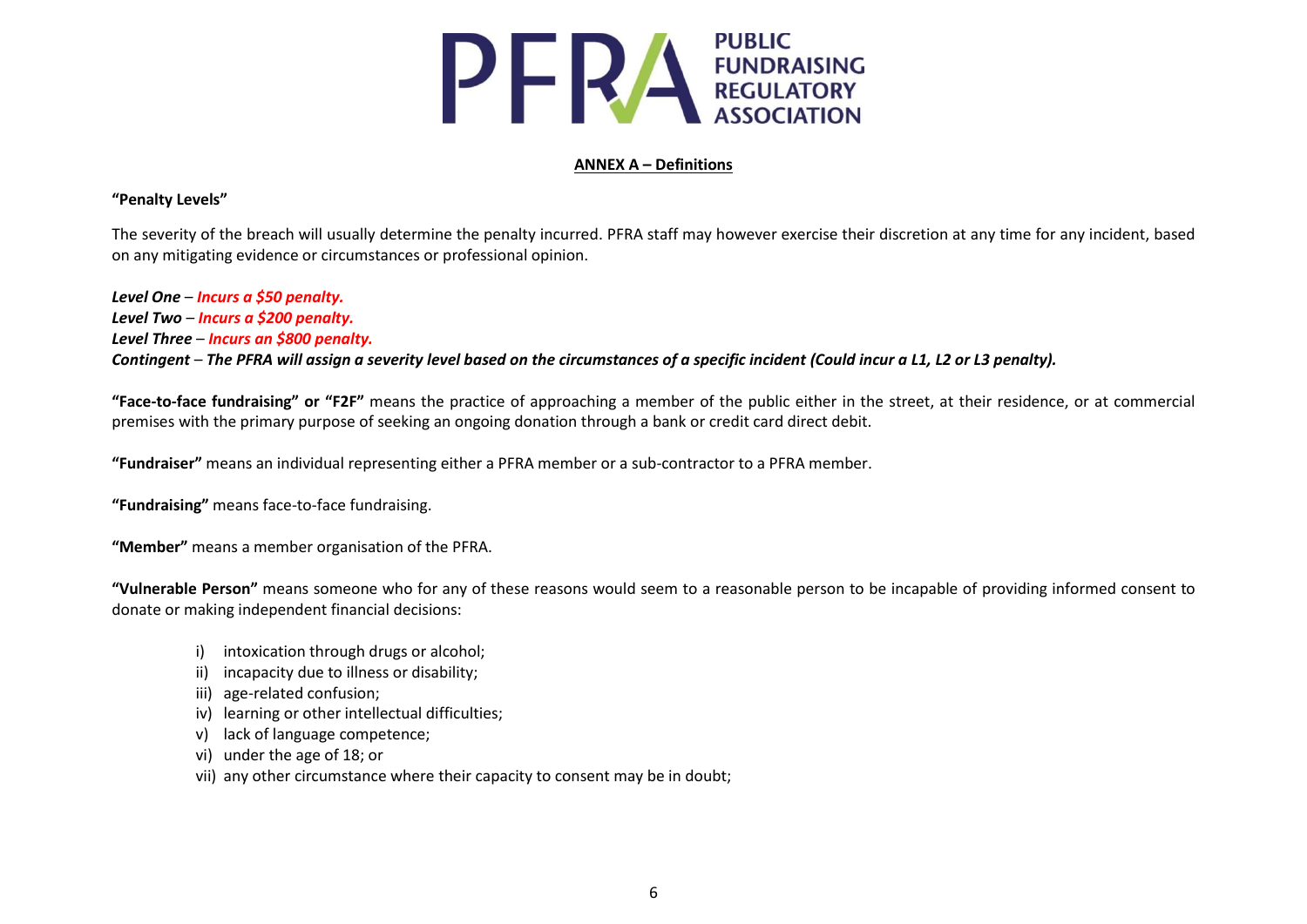

#### **ANNEX B – Enforcement of the PFRA Standard**

The PFRA Standard is enforced through penalties and sanctions. These are designed to deter breaches of the Standard and to support members in ensuring that their fundraising is undertaken to a high overall standard

#### **Who Can Report a Breach?** Breaches of the Standard and its Rules can be reported by:

- **1.** PFRA staff;
- **2.** Sub-contracted quality assurance officers;
- **3.** State government or local authority officers;
- **4.** Private site managers, for example: shopping centre managers;
- **5.** Members of the public; and
- **6.** PFRA members' nominated representatives.

#### **Standard of Evidence Required**

In order for there to be fair process, reports of breaches must be based on credible evidence. The more evidence that can be provided, the more effective the PFRA can be in investigating and resolving a report of a breach. Examples of high-quality evidence include: photographic or video evidence, eye-witness written or verbal reports from a credible and trusted source. Reports made will require substantiating evidence. Any report made without sufficient evidence will be subject to further investigation by the PFRA before any breach of the Standard or Rule Book is held to be proven.

#### **Standard of Proof Required**

When imposing penalties, the PFRA will apply the civil standard of proof which is "on the balance of probabilities".

#### **Legal and Regulatory Compliance**

In addition to compliance with the PFRA Standard and Rules, it is the duty of individual members to ensure that their fundraising practices and those of any organisations they sub-contract to are also compliant with all applicable legal and regulatory requirements.

#### **Self-Reporting**

Where a member self-reports a breach of the Standard or Rule Book, the PFRA may decide to apply discretion and not assign penalty points to such a breach. Members are still required to rectify any such breaches in an acceptable timeline.

#### **Confidentiality**

All information supplied to the PFRA in connection with the self-regulation process will be confidential unless otherwise specified. All information will be managed in accordance with the PFRA's Constitution and Privacy Policy, both of which are available for review by members on the PFRA website.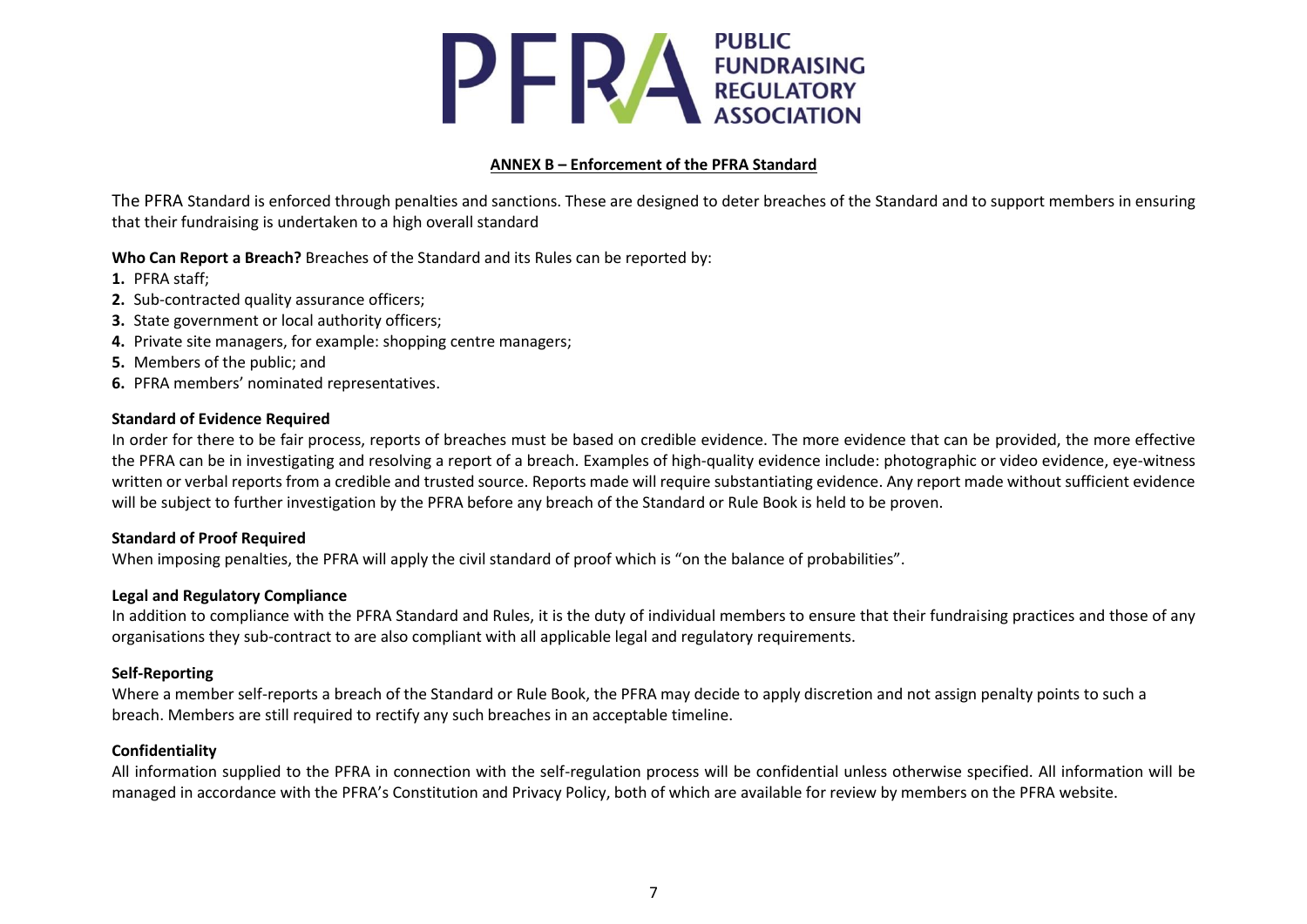

#### **ANNEX C – Penalties for Non-Compliance**

#### **Who Receives Penalties?**

Penalties are issued to the PFRA member that has responsibility for the breach of the Standard and Rules. In most cases this will mean the member that carries the most responsibility for the actions of the fundraisers or staff members involved in the breach. For example:

- **1.** The actions of a fundraiser contracted to a supplier member will accrue penalty points for the supplier member.
- **2.** The actions of a charity member employee will accrue penalty points for the charity member.
- **3.** Where a supplier member sub-contracts fundraising to a separate company, it is the supplier member that is held responsible for the actions of subcontractor's fundraisers.
- **4.** If a member is working with a supplier or charity client that is not a member, any penalties incurred by that supplier or charity will apply to the member.

#### **Breaches of Different Rules in a Single Incident**

Penalties will be recorded for breaches of different rules. Where a fundraiser breaks multiple rules during a single observation by any nominated person set out in Annex B, each breach will be recorded separately.

#### **Penalties per Breach**

The severity of the breach will usually determine the penalty incurred. PFRA staff may however exercise their discretion at any time for any incident, based on any mitigating evidence or circumstances or professional opinion.

*Level One* – *Incurs a \$50 penalty.*

*Level Two* – *Incurs a \$200 penalty.*

*Level Three* – *Incurs an \$800 penalty.*

#### *Contingent* – *The PFRA will assign a severity level based on the circumstances of a specific incident (Could incur a L1, L2 or L3 penalty).*

#### **Issuing of Penalties**

Members will be informed about the issuing of penalties (after the PFRA has been satisfied that a breach has occurred) by email to the nominated PFRA contact person. Penalties will be recorded against the names of all members at the date they are issued. Where a supplier member incurs penalties during their representation of a charity member, both the supplier member and the charity member will be informed of the issuing of the Penalty. At the beginning of each reporting period (four weeks), members will be issued with an invoice requiring payment for all penalties incurred in the preceding reporting period. Members shall have 14 days to pay this invoice.